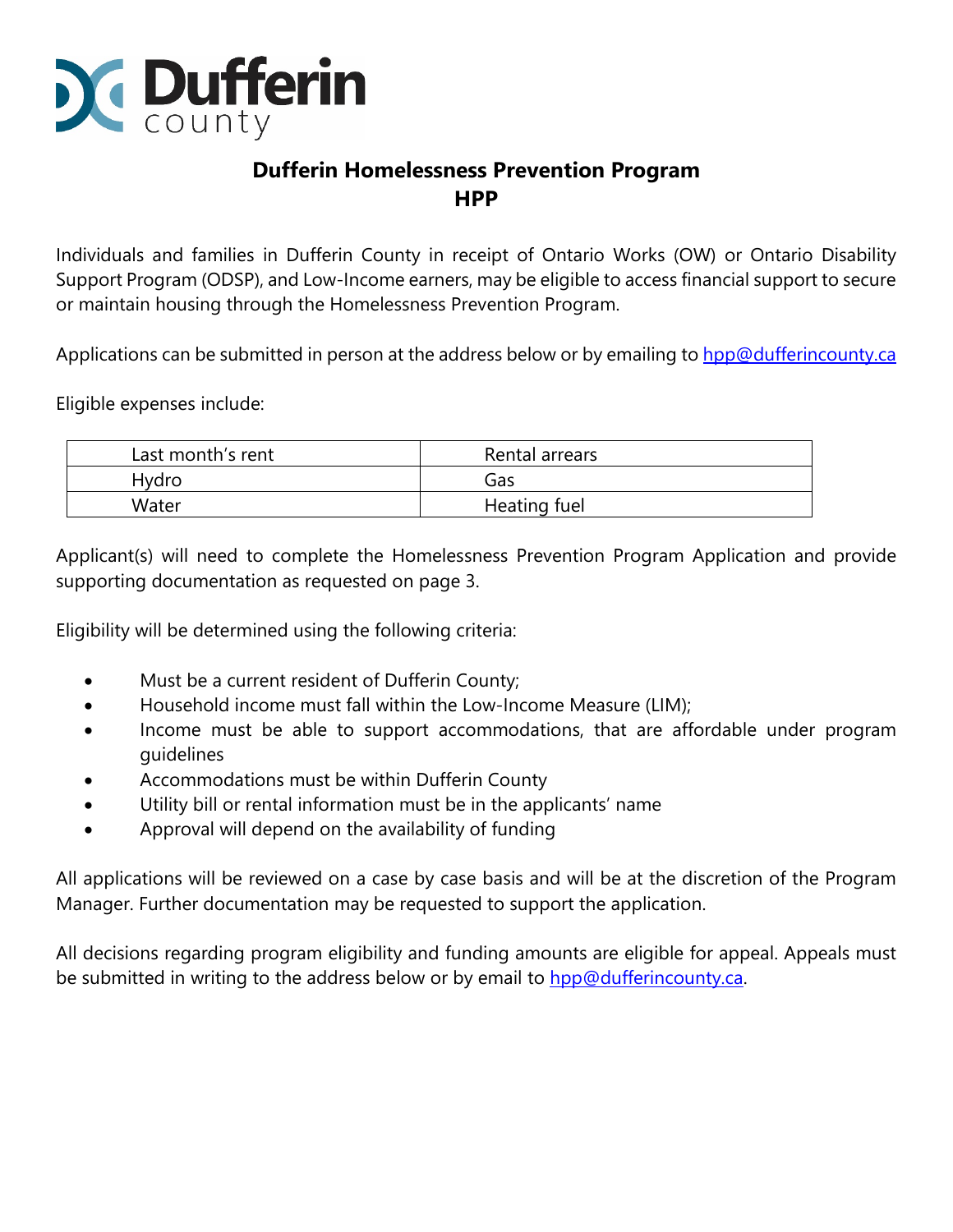## Page **2** of **12**

# **Homelessness Prevention Program**

| THIS SECTION - FOR OFFICIAL USE ONLY                             |             |  |
|------------------------------------------------------------------|-------------|--|
| $\Box$ LEAP - Orangeville Hydro $\Box$ urHome $\Box$ LEAP - UWSM |             |  |
| <b>Poverty Emergency Prevention Program (PEPP)</b>               | <b>OESP</b> |  |

*If applying for financial assistance regarding Hydro One or Enbridge Gas Arrears, you are required to complete an intake with United Way Simcoe Muskoka LEAP Program 1-855-487-5327. Should you meet the eligibility criteria for the LEAP program, United Way Simcoe Muskoka will forward your intake to this office and an appointment will be made with you to sign all necessary documents. United Way Simcoe Muskoka LEAP representative will make final determination of eligibility.*

*Utility providers/ landlords will be notified of your application for Emergency Financial Assistance as per the applicable consent provided.* 

|                                                                           |                                                   | 1. Applicant Information                   |                                                                                                                       |             |
|---------------------------------------------------------------------------|---------------------------------------------------|--------------------------------------------|-----------------------------------------------------------------------------------------------------------------------|-------------|
| Date of Application:                                                      |                                                   |                                            | Date of Follow-Up Interview: <i>(if known)</i> 2008 2012 2022 2023                                                    |             |
| Name of Applicant:                                                        |                                                   |                                            |                                                                                                                       |             |
| Date of Birth:                                                            |                                                   |                                            |                                                                                                                       |             |
| Name of Co-Applicant (if applicable):                                     |                                                   |                                            | <u> 1989 - Johann Stoff, deutscher Stoff, der Stoff, der Stoff, der Stoff, der Stoff, der Stoff, der Stoff, der S</u> |             |
| Address:                                                                  |                                                   |                                            |                                                                                                                       |             |
|                                                                           | <b>Street Address</b>                             | Unit                                       | City                                                                                                                  | Postal Code |
| Phone $#:$ (H)                                                            | (W)                                               |                                            | Other Contact #:                                                                                                      |             |
| Veteran Status:<br>Referral from (where did you hear about this program): | Y / N                                             | Indigenous Status: Y / N                   | Citizenship:                                                                                                          |             |
| 2.                                                                        |                                                   |                                            | Household Composition - additional members in the household                                                           |             |
| <b>Name</b>                                                               |                                                   | <b>Relationship to</b><br><b>Applicant</b> | <b>Date of Birth</b><br>(DD/MM/YYYY)                                                                                  | Gender      |
| 1)                                                                        |                                                   |                                            |                                                                                                                       |             |
| 2)                                                                        |                                                   |                                            |                                                                                                                       |             |
| 3)                                                                        |                                                   |                                            |                                                                                                                       |             |
| 4)                                                                        | <u> 1989 - Johann Barbara, martxa alemaniar a</u> |                                            |                                                                                                                       |             |
| 5)                                                                        |                                                   |                                            |                                                                                                                       |             |
| 6)                                                                        |                                                   |                                            |                                                                                                                       |             |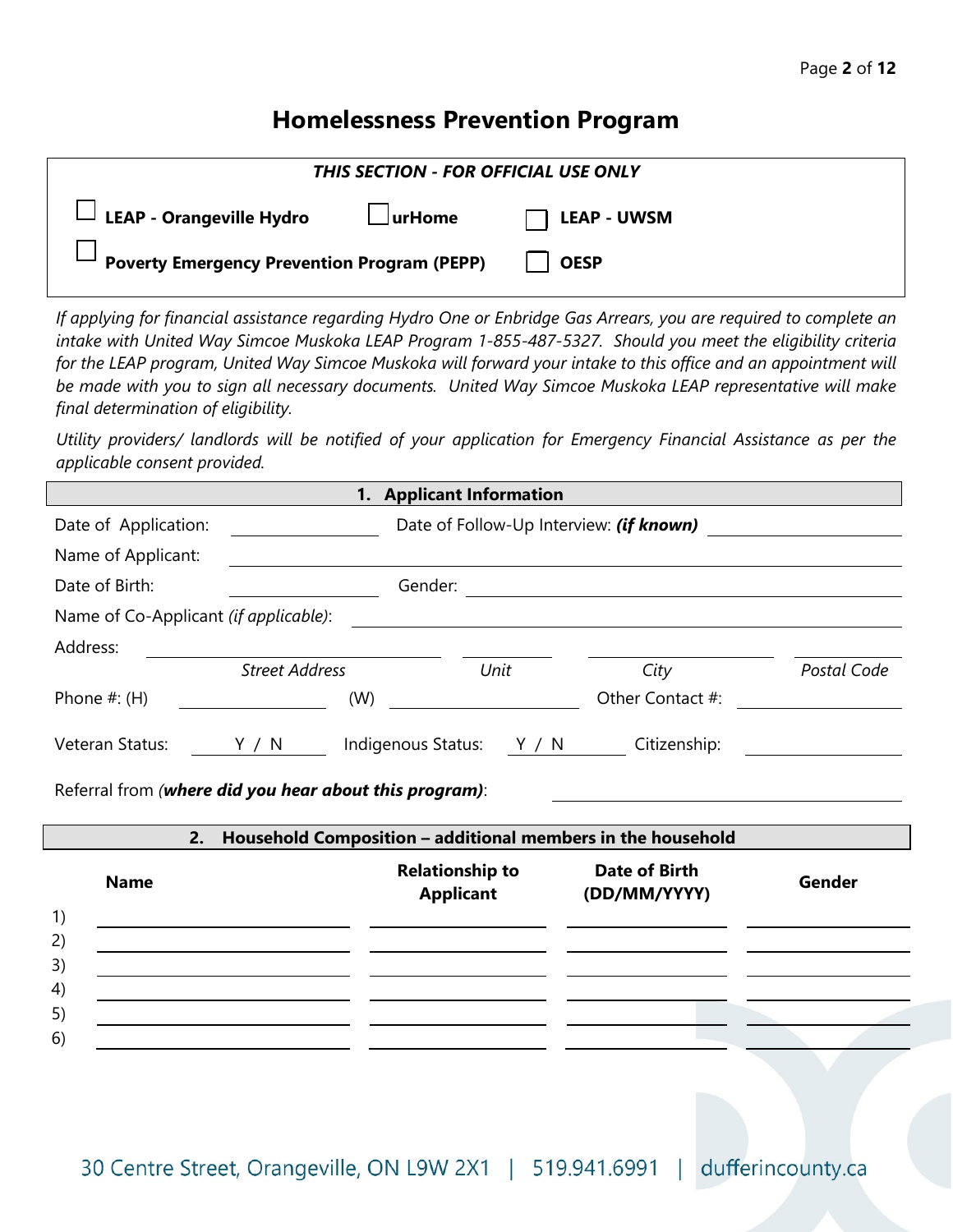### Page **3** of **12**

| 3. Housing Information                                                                                                                                                      |                                                                                                                                                           |                                           |                               |
|-----------------------------------------------------------------------------------------------------------------------------------------------------------------------------|-----------------------------------------------------------------------------------------------------------------------------------------------------------|-------------------------------------------|-------------------------------|
| Do you rent?                                                                                                                                                                |                                                                                                                                                           |                                           |                               |
| Do you own?                                                                                                                                                                 |                                                                                                                                                           | Monthly Mortgage: _______________________ |                               |
| Do you live in Social Housing?                                                                                                                                              |                                                                                                                                                           |                                           |                               |
| Dwelling type:<br>Primary heating:                                                                                                                                          | Detached<br>Semi Detached<br>High rise $>5$<br>Low rise $<$ 5<br>Electricity<br>Gas<br>Are you interested in learning about energy conservation programs? | Duplex<br>Moveable Dwelling               | Row House<br>Yes<br>No        |
| Are you interested in learning about special low income customer service rules and policies<br>that may be available from your local distributor?<br>Yes<br>No <sub>1</sub> |                                                                                                                                                           |                                           |                               |
|                                                                                                                                                                             |                                                                                                                                                           | 4. Income Information                     |                               |
| <b>Employment income (pre-tax)</b>                                                                                                                                          |                                                                                                                                                           |                                           | <b>Documentation required</b> |
| Applicant:                                                                                                                                                                  |                                                                                                                                                           |                                           |                               |
| Other household member(s):                                                                                                                                                  |                                                                                                                                                           | \$                                        |                               |
| <b>Support Payments</b>                                                                                                                                                     |                                                                                                                                                           |                                           |                               |
| Employment Insurance                                                                                                                                                        |                                                                                                                                                           |                                           |                               |
| <b>Ontario Works</b>                                                                                                                                                        |                                                                                                                                                           |                                           |                               |
| Ontario Disability Support Program (ODSP)                                                                                                                                   |                                                                                                                                                           | \$                                        |                               |
| Child Tax Benefit                                                                                                                                                           |                                                                                                                                                           | \$                                        |                               |
| Canada Pension Plan                                                                                                                                                         |                                                                                                                                                           | \$                                        |                               |
|                                                                                                                                                                             | Ontario Student Assistance Program (OSAP)                                                                                                                 |                                           |                               |
| Loss of Earnings (WSIB)                                                                                                                                                     |                                                                                                                                                           |                                           |                               |
| Other (please specify):                                                                                                                                                     |                                                                                                                                                           |                                           |                               |
|                                                                                                                                                                             | Other household member's other income:                                                                                                                    | \$                                        |                               |
| Other (monthly):                                                                                                                                                            |                                                                                                                                                           | \$                                        |                               |

**Total Monthly Income: \$ Total Annual Income: \$**

If you are in receipt of Ontario Works, you are required to speak with your Community Services Worker prior to making an application with the Homelessness Prevention Program. Have you discussed your situation with your Community Services Worker? Yes: No: No: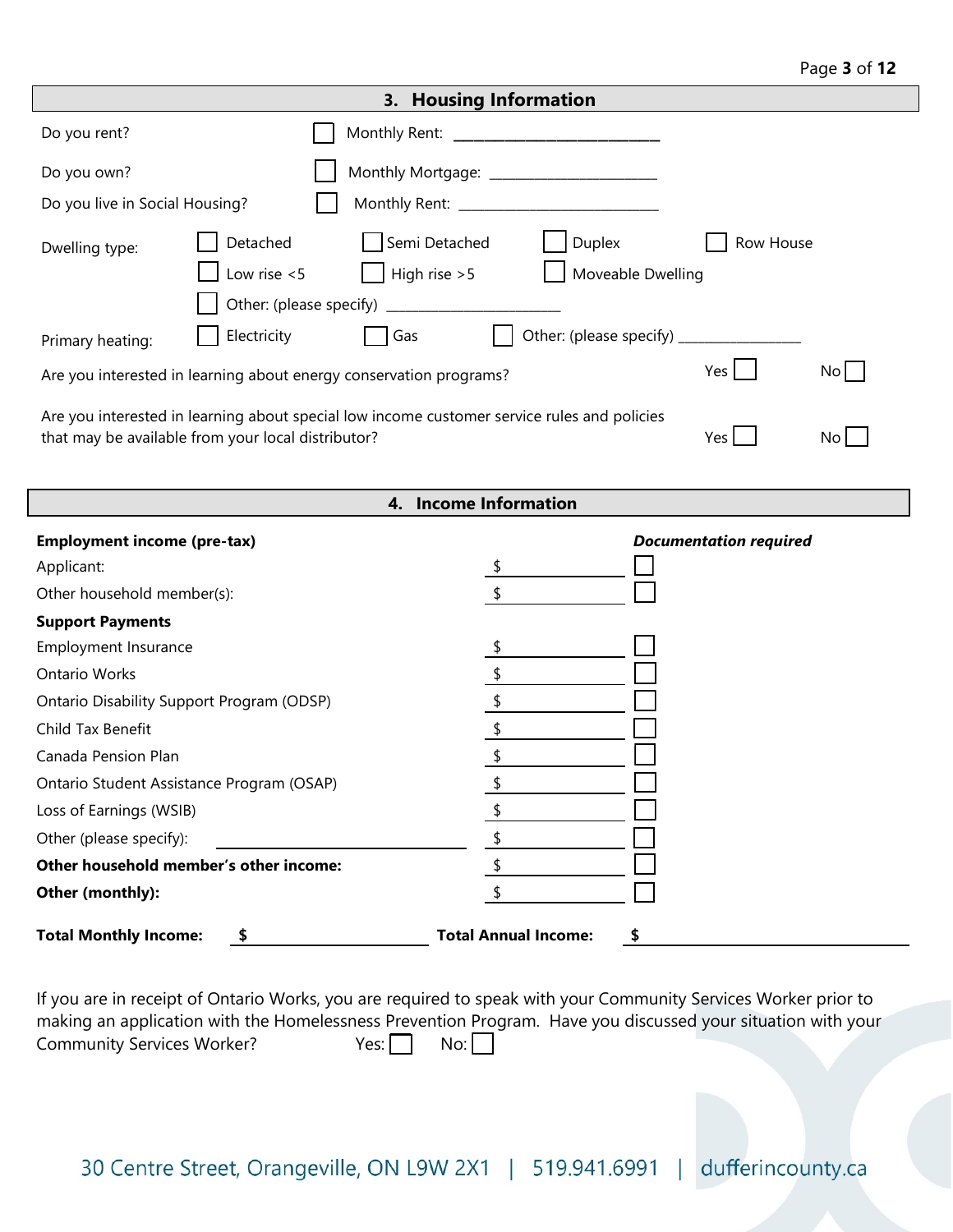|                           | 5. Reason(s) for current arrears & request for assistance  |      |     |
|---------------------------|------------------------------------------------------------|------|-----|
| <b>High Heating Costs</b> |                                                            |      |     |
| Job Loss                  |                                                            |      |     |
| Illness                   |                                                            |      |     |
| Pending El                |                                                            |      |     |
| Marital Breakdown         |                                                            |      |     |
| Other (provide details):  |                                                            |      |     |
| Grant requested:          |                                                            |      |     |
| arrears?                  | Has the applicant spoken to Service Provider about         | Yes: | No: |
| details):                 | If yes, what was the result of the discussion(s)? (provide |      |     |
|                           |                                                            |      |     |

## **6. Check List of Required Documents and Signatures**

## *Application is complete when all required documents are submitted*

| 1 pieces of identification for applicant & spouse and children (Birth Certificate, Drivers Licence etc.) |
|----------------------------------------------------------------------------------------------------------|
| Current utility bill and/or Disconnect Notice (if applying due to utility arrears)                       |
| N4 – Notice to Terminate Tenancy or NTA – Notice to Appear (if applying due to eviction / rent arrears)  |
| Rental Promise Note/Lease Agreement (if applying for First/Last Month's rent)                            |
| Pay Verification (one month of pay stubs for each applicant)                                             |
| Bank statements for most recent 30 days or as requested. Tax return may be submitted for OESP only       |
| Accommodation expenses including rent receipts and utilities bills                                       |
| Proof of income from all other sources                                                                   |
| <b>Required Signatures</b>                                                                               |
| Page 4 and/or 5 of the application to apply for assistance                                               |
| Page 6 of the application to provide consent to the County to share and confirm information              |
| Pages 7 to 12, if applicable, to share and confirm information with your landlord/utility provider       |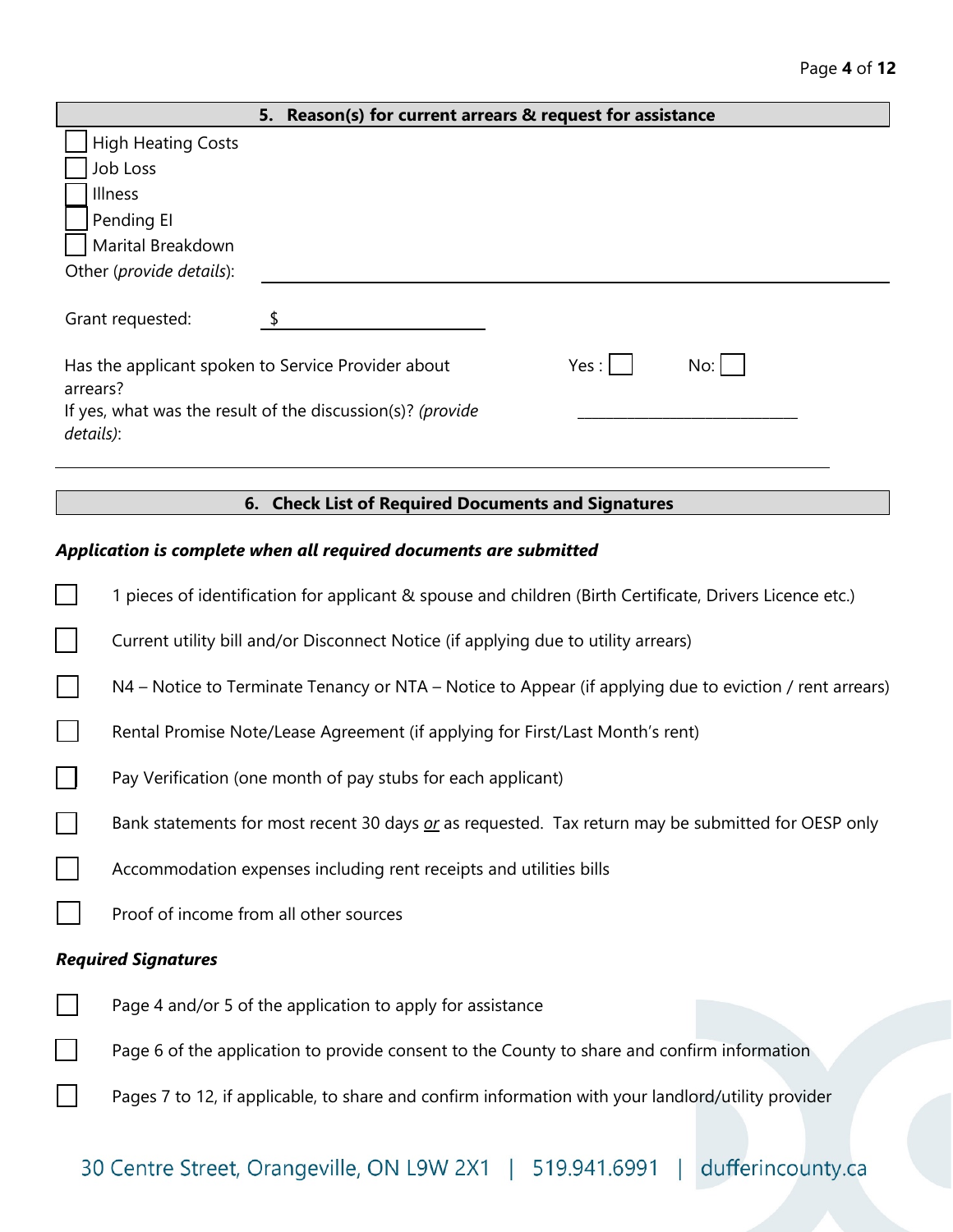| Description of Why You Are Making An Application for Financial Assistance<br>7.   |      |  |
|-----------------------------------------------------------------------------------|------|--|
| (Use this section to explain your request and remember to include your signature) |      |  |
|                                                                                   |      |  |
|                                                                                   |      |  |
|                                                                                   |      |  |
|                                                                                   |      |  |
|                                                                                   |      |  |
|                                                                                   |      |  |
|                                                                                   |      |  |
|                                                                                   |      |  |
|                                                                                   |      |  |
|                                                                                   |      |  |
|                                                                                   |      |  |
|                                                                                   |      |  |
|                                                                                   |      |  |
|                                                                                   |      |  |
|                                                                                   |      |  |
|                                                                                   |      |  |
|                                                                                   |      |  |
|                                                                                   |      |  |
|                                                                                   |      |  |
|                                                                                   |      |  |
|                                                                                   |      |  |
|                                                                                   |      |  |
|                                                                                   |      |  |
|                                                                                   |      |  |
|                                                                                   |      |  |
|                                                                                   |      |  |
|                                                                                   |      |  |
|                                                                                   |      |  |
| <b>Applicant Signature</b>                                                        | Date |  |
|                                                                                   |      |  |
|                                                                                   |      |  |
| <b>Signature of Spouse or Partner</b>                                             | Date |  |
| 30 Centre Street, Orangeville, ON L9W 2X1   519.941.6991   dufferincounty.ca      |      |  |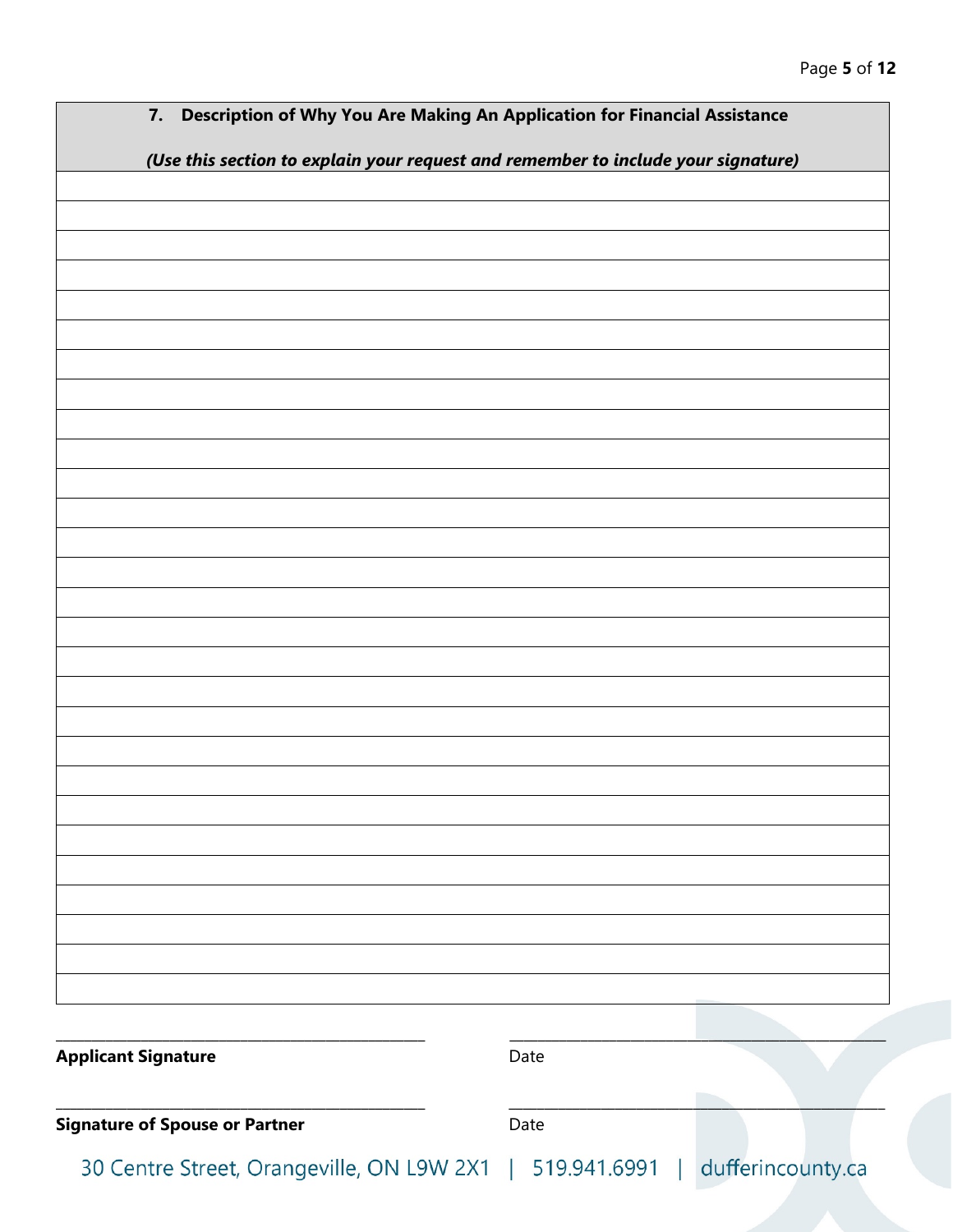### **HOMELESSNESS PREVENTION PROGRAM**

### **Consent to Disclose and Verify Information**

## **(Please complete one consent for family members over the age of 16)**

I,\_\_\_\_\_\_\_\_\_\_\_\_\_\_\_\_\_\_\_\_\_\_\_\_\_\_\_\_\_\_\_\_\_\_\_\_\_\_, an applicant for the Homelessness Prevention Program, and

I, spouse or partner of the above applicant (complete name only where applicable) , consent to the Director or the designated representative the County of Dufferin Housing Services Department that:

- 1. I acknowledge that any and all information shared and obtained pursuant to this agreement shall be used specifically and exclusively for the purpose of determining my/my spouse's/ partner's eligibility for assistance from the Homelessness Prevention Program.
- 2. The County of Dufferin Community Services Housing Services be authorized to secure information in respect of any accommodation, employment or personal verification for said eligibility.
- 3. The County of Dufferin Community Services Housing Services be authorized to exchange information with utility providers, landlords, any agency, Ministry or department of the foregoing; communicating with my/my spouse's/partner's employer(s), utility provider, landlord and/or agency.
- 4. I understand that this consent will apply to inquiries made relating to my current eligibility for, as well as any past or future applications to the Homelessness Prevention Program.
- 5. I further understand that enquires may take the form of electronic data exchanges.
- 6. I understand that my information will be stored electronically in HIFIS (Homeless Individuals & Families Information System).

**I consent to the sharing of my electronic information with other service providers in Dufferin County for the purpose of Housing and Homelessness Services. Please complete HIFIS Consent with your worker.** 

I fully understand the nature and purpose of this consent and give my consent and authorization voluntarily.

| Dated at: Orangeville, this _________ day of ___________ | 20                                                                                                                                   |
|----------------------------------------------------------|--------------------------------------------------------------------------------------------------------------------------------------|
|                                                          | (Month)                                                                                                                              |
|                                                          |                                                                                                                                      |
| <b>Signature of Spouse or Partner</b>                    |                                                                                                                                      |
| Signature of household member 18 years or older          |                                                                                                                                      |
| Signature of household member 18 years or older          |                                                                                                                                      |
|                                                          | Notice with Respect to the Collection of Personal Information                                                                        |
|                                                          | (Freedom of Information and Protection of Privacy Act)                                                                               |
|                                                          | (Municipal Freedom of Information and Protection of Privacy Act)                                                                     |
|                                                          | The information is collected under the legal authority of the Municipal Freedom of Information and Protection of Privacy Act for the |
|                                                          | purpose of ensuring a high quality delivery of the Homelessness Prevention Program provided by the County of Dufferin.               |

30 Centre Street, Orangeville, ON L9W 2X1 | 519.941.6991 | dufferincounty.ca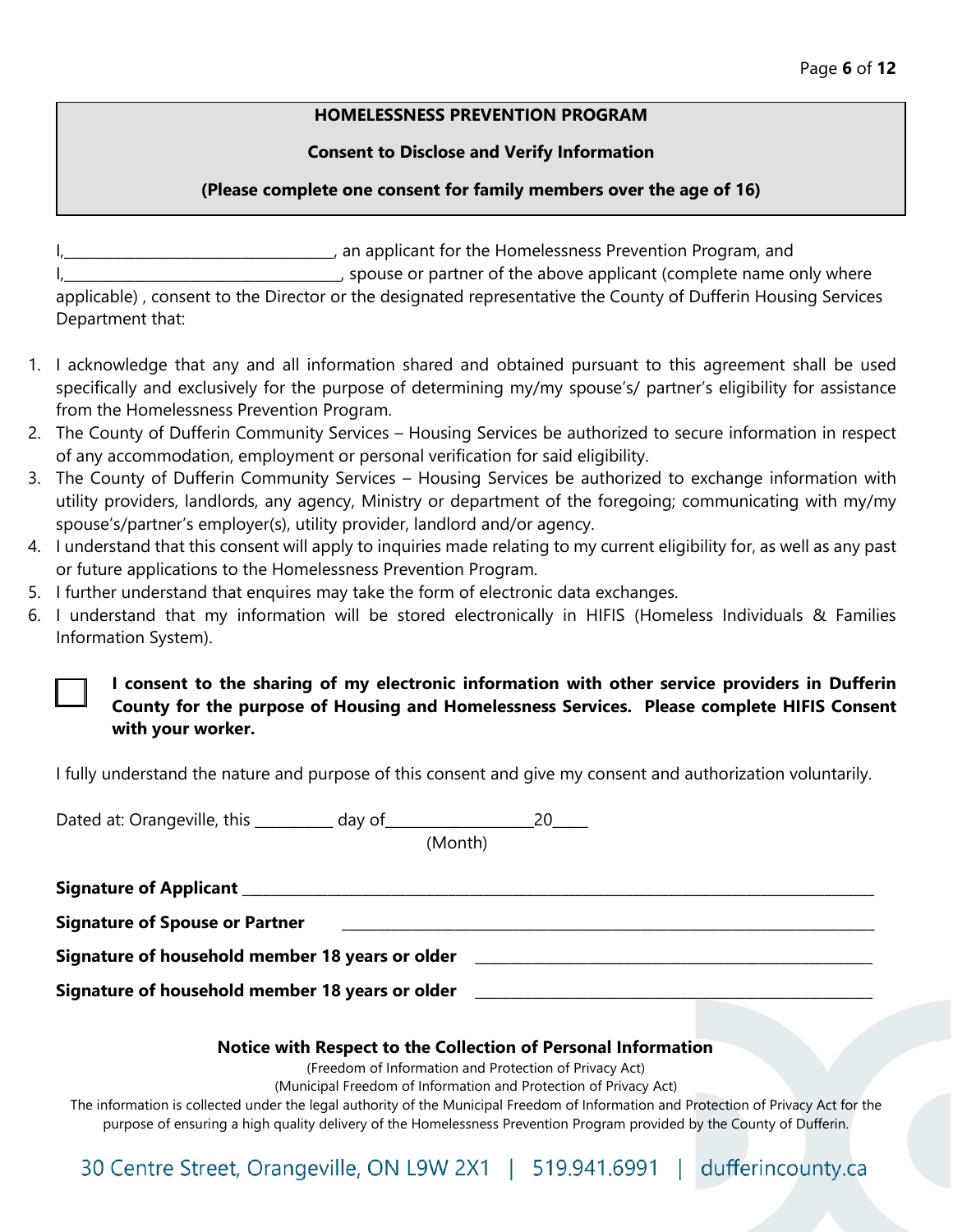## **ENBRIDGE GAS – Consent to Disclosure of Personal Information**

#### **Required if applying for financial assistance with Enbridge Gas Arrears**

Consent - Personal and Confidential Information EGD LEAP Enbridge Gas Distribution Inc. – Low Income Energy Assistance Program

**BACKGROUND:** The Ontario Energy Board's Low-income Energy Assistance Program (**"LEAP**") consists of emergency financial assistance, special rules and energy conservation programs for qualified low-income customers. To access the LEAP, you must be qualified by a social service or government agency. The agency will advise your natural gas provider (Enbridge Gas Distribution Inc. or "Enbridge") which LEAP benefits you are qualified to receive. **The customer listed as the account owner in the gas provider's records (refer to your bill) must complete and submit this consent.**

**CONSENT:** I am the customer of record for the gas account number \_\_\_\_\_\_\_\_\_\_\_\_\_\_\_\_\_\_\_\_\_\_\_\_\_\_\_\_\_\_\_\_\_\_\_\_\_\_\_\_\_\_\_\_\_\_\_\_\_ at:

\_\_\_\_\_\_\_\_\_\_\_\_\_\_\_\_\_\_\_\_\_\_\_\_\_\_\_\_\_\_\_\_\_\_\_\_\_\_\_\_\_\_\_\_\_\_\_\_\_\_\_\_\_\_\_\_\_\_\_\_\_\_\_\_\_\_\_\_\_\_\_\_\_\_\_\_\_\_\_\_\_\_\_\_\_\_\_\_\_\_\_\_

*(street address) (Unit/Suite) (City) (Postal Code)* and I am authorized to consent to the disclosure and use of the information described below.

My personal and confidential information that may be disclosed and used includes: my name, address, gas account number, information on my gas consumption and my gas account (including charges), approval or refusal of LEAP benefits and approved grants, information contained in the LEAP Emergency Financial Assistance application and supporting documentation, and information provided to Enbridge by a social service agency or government agency related to the LEAP Program.

I consent to Enbridge using my personal and confidential information to: (i) determine if I qualify as an "eligible low-income customer" under the LEAP; and (ii) administer and operate Enbridge's LEAP. If I qualify as an "eligible low-income customer" I agree that my Enbridge gas account will reflect my low-income status for 2 years so I can access the special service rules under LEAP during that time period.

Enbridge contracts with third parties including **The County of Dufferin** for services related to the LEAP Program, such as intake and administration of the LEAP Program, delivery of low-income energy conservation programs, and billing and call centre support. From time to time, Enbridge may need to share some of your personal and confidential information with these third parties for the purposes identified above and in order to serve your needs. In some instances such third parties may communicate directly with you (for example, for LEAP energy conservation programs). Any third party that we share your personal and confidential information with is contractually bound to keep the information confidential and secure and to refrain from using it in any way other than is necessary to perform the services.

I consent to Enbridge disclosing my information to such third parties. I certify that I am at least 18 years of age.

Agreed to this \_\_\_\_\_\_\_\_ day of \_\_\_\_\_\_\_\_\_\_\_\_\_\_\_\_\_\_\_\_\_\_\_, 20

*Signature of person giving consent Witness signature*

\_\_\_\_\_\_ \_\_\_\_\_\_\_\_\_\_\_\_\_\_\_\_\_\_\_\_\_\_\_\_\_\_\_\_\_\_\_

| Print Name |                                  | <b>Print Name</b>      |                   |  |
|------------|----------------------------------|------------------------|-------------------|--|
|            | Please return completed form to: | The County of Dufferin | Fax: 519-941-0271 |  |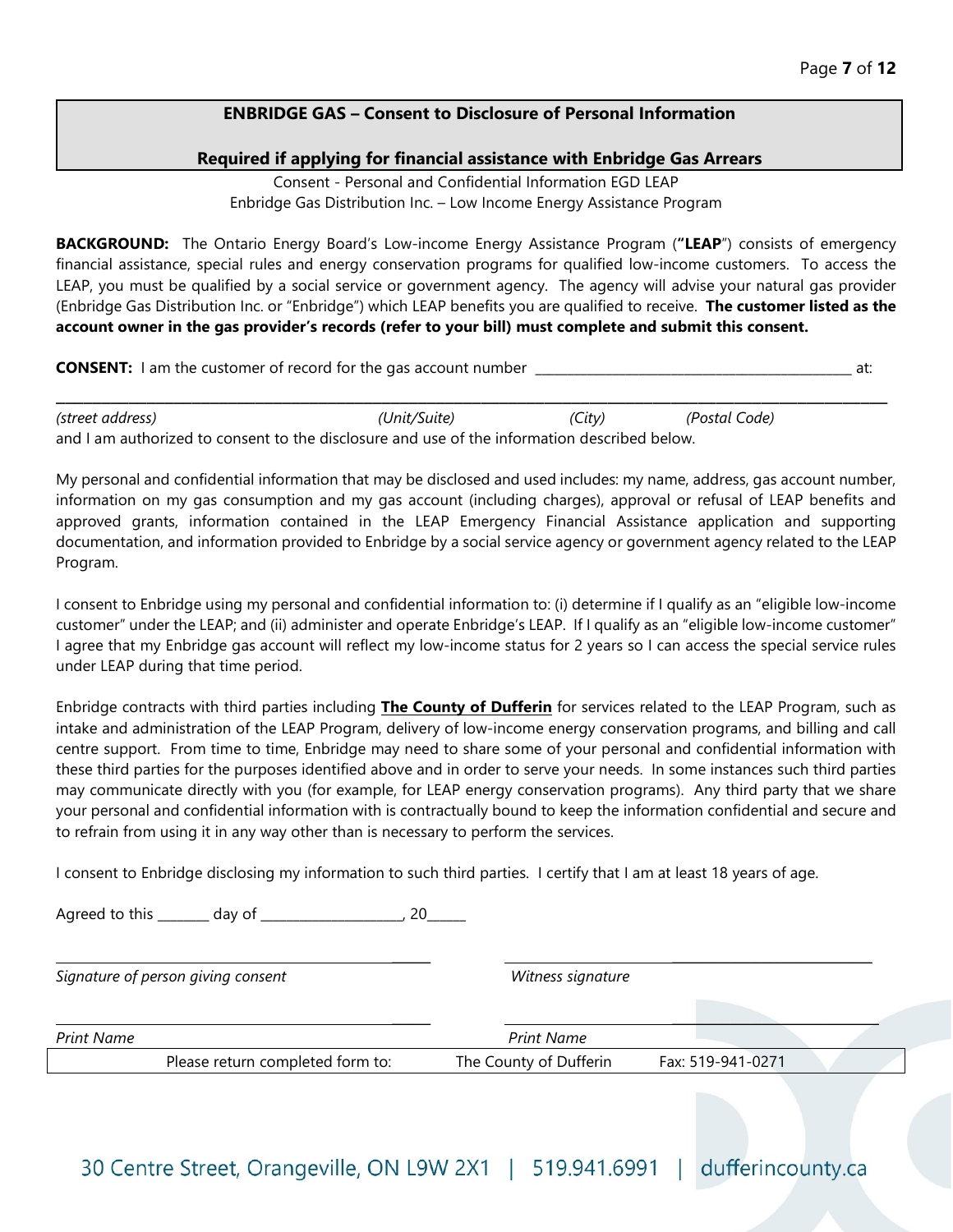## **ORANGEVILLE HYDRO - Service Agreement Required if applying for LEAP financial assistance with Orangeville Hydro Arrears**

I, the undersigned, affirm the information provided is true. I acknowledge that should any information provided be found not to be true, I will not be eligible for LEAP Emergency Financial Assistance. I understand that payment of funds is not guaranteed, even if preliminary approval is granted. If my bill is in excess of the LEAP Emergency Financial Assistance grant, I agree to make a payment arrangement with my service provider for the balance. I understand that if I fail to make payments, which I have agreed to pay directly to my service provider, my utility service may be disconnected and I may not be eligible for future LEAP Emergency Financial Assistance. I have read, understood and agree to these conditions and requirements.

√ **Applicant Signature** Date

Worker's signature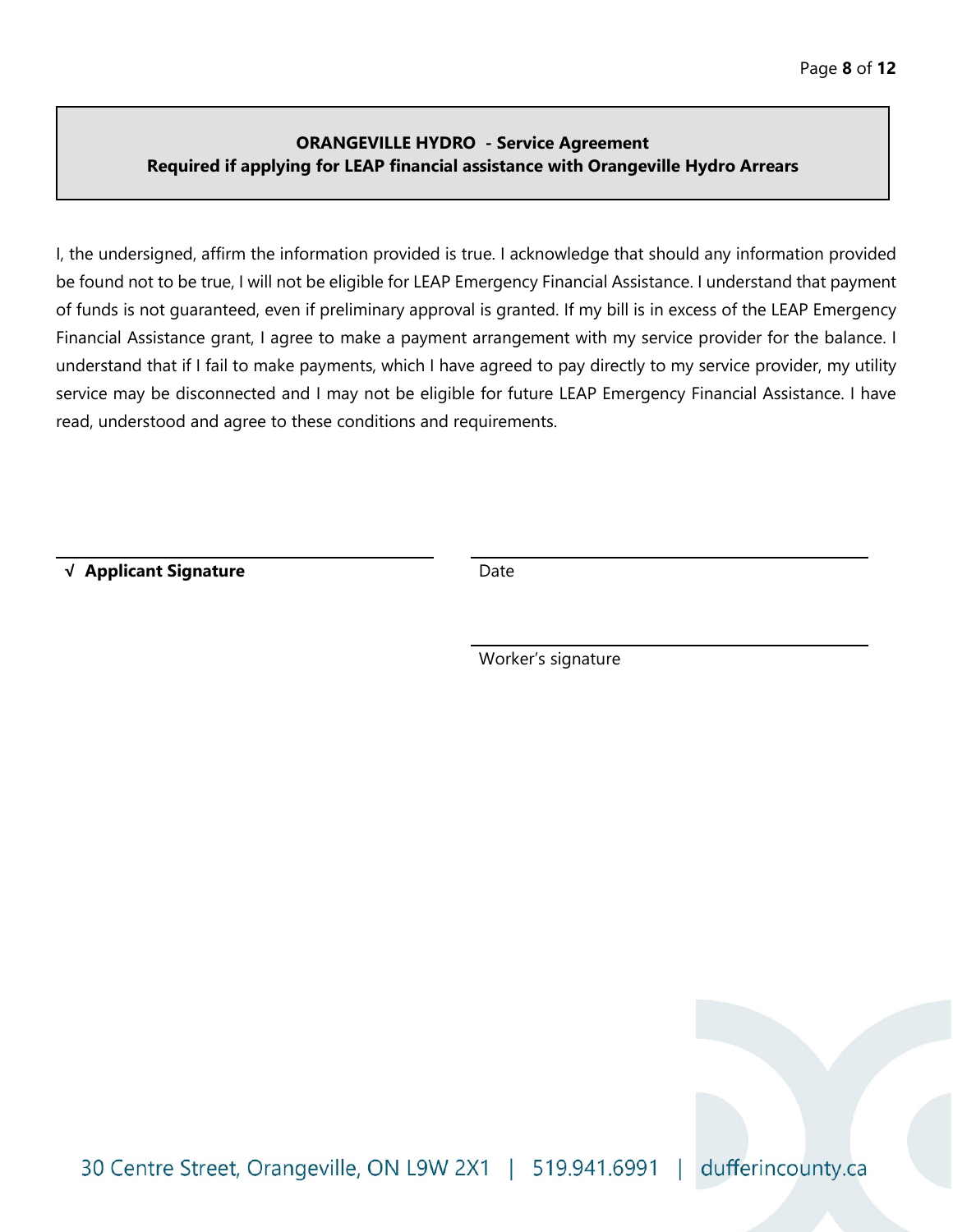## **ORANGEVILLE HYDRO - Consent to Disclosure of Personal Information Required if applying for financial assistance with Orangeville Hydro Arrears**

| Pursuant to the Personal Information Protection and Electronic Documents Act (S.C. 2000, chapter 5, as amended)<br>and the applicable Freedom of Information and Protection of Privacy Acts, I |                                                                                                               |                   |                                                                     |
|------------------------------------------------------------------------------------------------------------------------------------------------------------------------------------------------|---------------------------------------------------------------------------------------------------------------|-------------------|---------------------------------------------------------------------|
| grant my consent to County of Dufferin Community Services to disclose my personal information under the<br>terms and conditions set out below to evaluate eligibility for the following:       |                                                                                                               |                   | (insert first name, middle initial, last name)                      |
| LEAP Emergency Financial Assistance<br>Service Provider customer service measures<br>The following energy conservation programs:                                                               |                                                                                                               |                   |                                                                     |
| The personal information that may be disclosed is as follows:<br>(a) Information relating to the status of my account, number                                                                  |                                                                                                               |                   | (hereinafter referred to as "my account")                           |
| Orangeville Hydro<br>with                                                                                                                                                                      |                                                                                                               |                   | relating to consumption at:                                         |
| (street address)                                                                                                                                                                               | (Unit/Suite)                                                                                                  | (City)            | (postal code)                                                       |
| The personal information may be disclosed to the following persons and/or organizations:<br>(a) Homelessness Prevention Program                                                                |                                                                                                               | and,              |                                                                     |
| Any other representative of<br>(b)                                                                                                                                                             | County of Dufferin Community Services<br>(insert Agency name - if none insert "None")                         |                   |                                                                     |
| Any other representative of<br>(c)                                                                                                                                                             | "GreenSaver" Home Assistance Program<br>(insert name of energy conservation program" - if none insert "None") |                   |                                                                     |
| Any other representative of<br>(d)                                                                                                                                                             | County of Dufferin Community Services<br>(insert Social Service Agency name- if none insert "None")           |                   |                                                                     |
| The consent to disclose my personal information referred to above shall expire on                                                                                                              |                                                                                                               |                   | (insert date not less than 30 days after the date of the signature) |
| I certify that I am at least 18 years of age.                                                                                                                                                  |                                                                                                               |                   |                                                                     |
| $\sqrt{ }$ Signature of person giving consent                                                                                                                                                  |                                                                                                               | Witness signature |                                                                     |
| Date                                                                                                                                                                                           |                                                                                                               | Date              |                                                                     |
| ***The above customer is classified as "low income" under the LIM chart. Please designate this customer                                                                                        | as low income in your records.                                                                                |                   |                                                                     |
|                                                                                                                                                                                                |                                                                                                               |                   |                                                                     |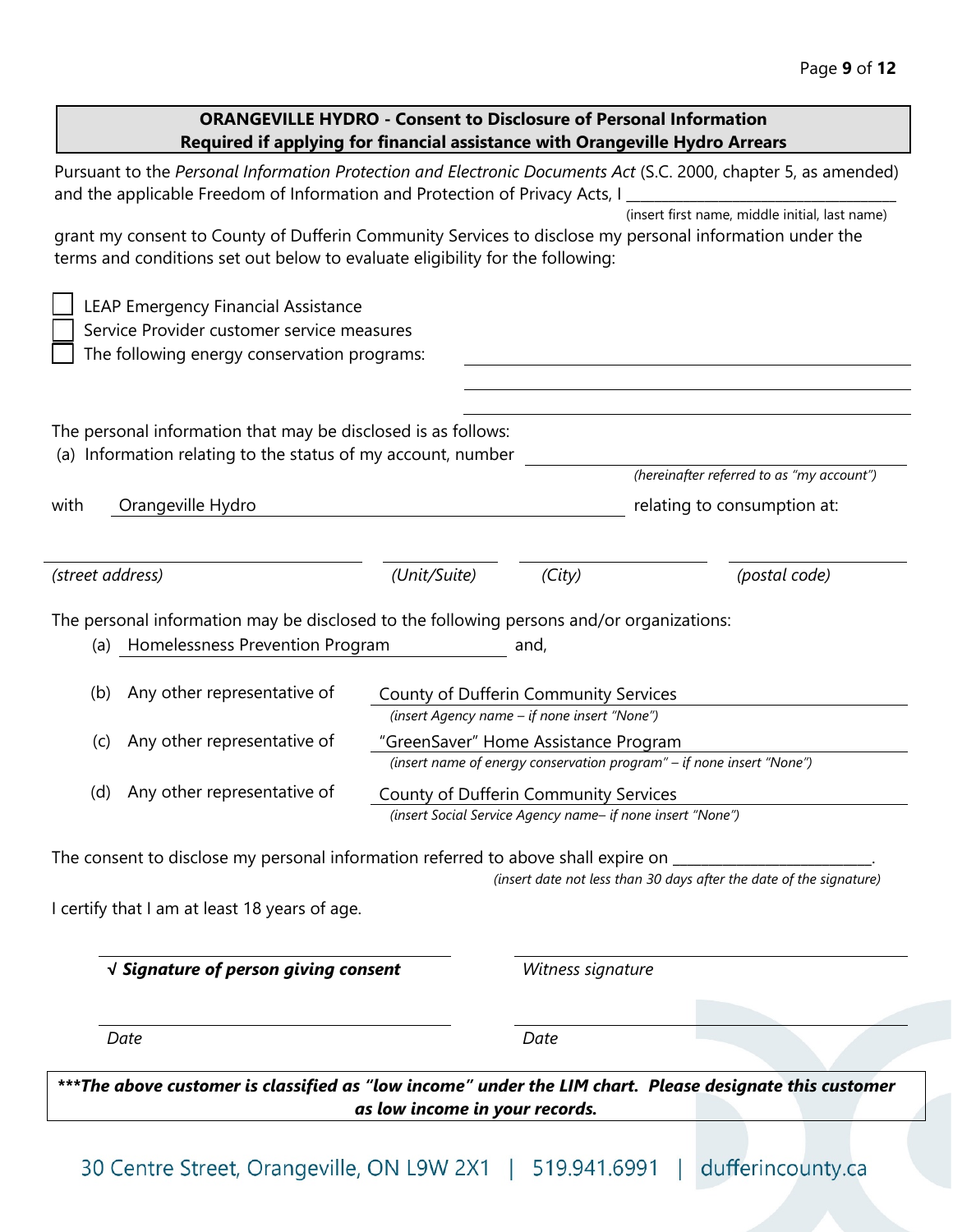## **HYDRO ONE - Consent to Disclosure of Personal Information**

### **Required if applying for financial assistance with Hydro One Arrears**

#### **Consent to Disclosure of Personal Information**

| Pursuant to the Personal Information Protection and Electronic Documents Act (S.C. 2000, chapter 5, as amended)<br>and the applicable Freedom of Information and Protection of Privacy Acts, I |                                                                                                     |
|------------------------------------------------------------------------------------------------------------------------------------------------------------------------------------------------|-----------------------------------------------------------------------------------------------------|
|                                                                                                                                                                                                | (insert first name, middle initial and                                                              |
| grant my consent to Hydro One Networks Inc. ("Service Provider") to disclose my personal information under the                                                                                 | last name)                                                                                          |
| terms and conditions set out below to evaluate my eligibility for LEAP Emergency Financial Assistance and any                                                                                  |                                                                                                     |
| energy conservation programs offered by my Service Provider as well as the following:                                                                                                          |                                                                                                     |
|                                                                                                                                                                                                |                                                                                                     |
| e.g. Ontario Power Authority etc.]                                                                                                                                                             | The following energy conservation programs: [List programs offered by entities other than Hydro One |
| Service Supplier customer service measures                                                                                                                                                     |                                                                                                     |
| The personal information that may be disclosed is as follows:<br>1.                                                                                                                            |                                                                                                     |
| a) My name, full mailing address and contact phone number(s)) and information related to the status of my                                                                                      |                                                                                                     |
| account (including my status as low income), number                                                                                                                                            | (hereinafter referred to as                                                                         |
| "my account") with the Service Provider relating to consumption at:                                                                                                                            |                                                                                                     |
|                                                                                                                                                                                                |                                                                                                     |
| (Unit/Suite)<br>(Street Address)                                                                                                                                                               | (City)<br>(Postal Code)                                                                             |
|                                                                                                                                                                                                |                                                                                                     |
| The personal information may be disclosed to the following persons and/or organizations:<br>2.<br>and,                                                                                         |                                                                                                     |
| a)<br>(insert name of person)                                                                                                                                                                  |                                                                                                     |
| The County of Dufferin<br>Any other representative of<br>b)                                                                                                                                    |                                                                                                     |
| (insert Agency name - if none insert "None") to any third party service providers used by the Service<br>$\mathbf{c}$                                                                          |                                                                                                     |
| Provider to provide services related to the energy conservation programs offered by my Service Provider                                                                                        |                                                                                                     |
| The County of Dufferin<br>Any other representative of<br>d)                                                                                                                                    |                                                                                                     |
|                                                                                                                                                                                                | (insert Social Service Agency name - if none insert "None")                                         |
| The consent to disclose my personal information referred to above shall expire on<br>3.                                                                                                        |                                                                                                     |
| (Insert date not less than 180 days after the date of the signature)                                                                                                                           |                                                                                                     |
| I certify that I am at least 18 years of age.<br>4.                                                                                                                                            |                                                                                                     |
|                                                                                                                                                                                                |                                                                                                     |
|                                                                                                                                                                                                |                                                                                                     |
| Signature of person giving consent                                                                                                                                                             | <b>Witness Signature</b>                                                                            |
|                                                                                                                                                                                                |                                                                                                     |
| Date                                                                                                                                                                                           | Date                                                                                                |
|                                                                                                                                                                                                |                                                                                                     |
|                                                                                                                                                                                                |                                                                                                     |

*\*\*\*The above customer is classified as "low income" under the LIM chart. Please designate this customer as low income in your records.*

30 Centre Street, Orangeville, ON L9W 2X1 | 519.941.6991 | dufferincounty.ca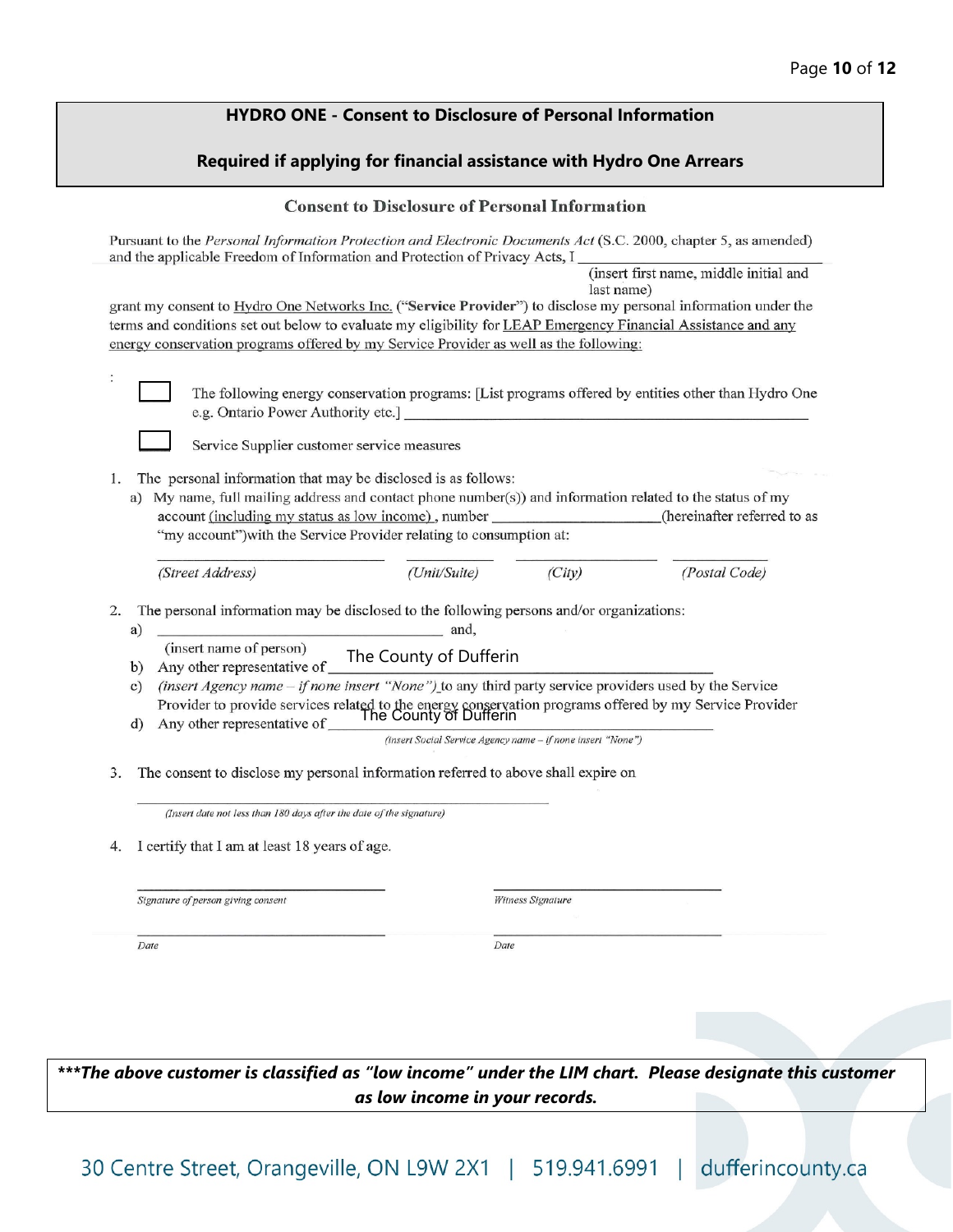## **Rental Promise Note**

## **Required if applying for financial assistance with First and/or Last Month's rent**

*When an application is being submitted requesting financial assistance with First and/or Last Month's rent this Rental Promise Note will need to be completed by Landlord. A Community Services Worker will be contacting the Landlord and explain process. Please be advised that this is a one-time grant. The applicant for this program will need to demonstrate that they can afford the unit.*

| Name of Landlord                                                                                                                                     | of                                   |
|------------------------------------------------------------------------------------------------------------------------------------------------------|--------------------------------------|
| <u> 1989 - Johann Barn, mars eta bat erroman erroman erroman erroman erroman erroman erroman erroman erroman err</u><br>Address - Postal Code        |                                      |
|                                                                                                                                                      |                                      |
| Room, Apartment, House                                                                                                                               | Date to Move In                      |
|                                                                                                                                                      |                                      |
| Rent: \$ _______________                                                                                                                             | Day, Week or Month                   |
| # of Bedrooms $(1)$ $(2)$ $(3)$ $(4)$ $(5)$                                                                                                          |                                      |
| Utilities Included: Y<br>$N$                                                                                                                         |                                      |
| Address of Rental Accommodation (if different from above)                                                                                            |                                      |
| Amount Required: \$ ____________________ to Move In                                                                                                  |                                      |
| <u> 1980 - Johann Barn, mars ann an t-Amhain an t-Amhain an t-Amhain an t-Amhain an t-Amhain an t-Amhain an t-Amh</u><br>Signature of Landlord/Agent | Date                                 |
| <u> 1989 - Johann John Stone, mars et al. 1989 - John Stone, mars et al. 1989 - John Stone, mars et al. 1989 - Joh</u><br>Residence Phone No.        | Bus. Phone No. 8:30 a.m. - 4:30 p.m. |

dufferincounty.ca 30 Centre Street, Orangeville, ON L9W 2X1 | 519.941.6991